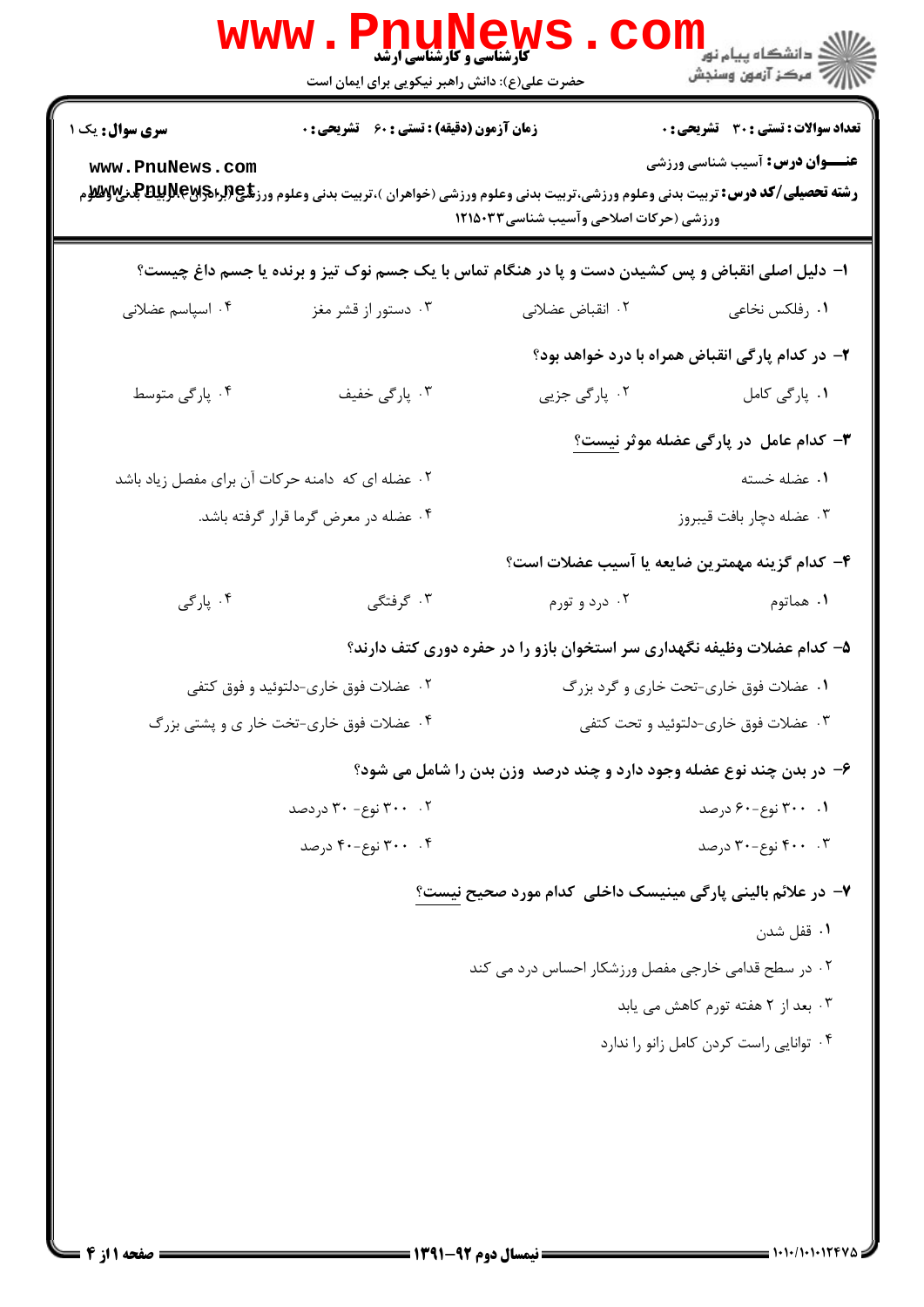|                        | <b>WWW</b><br><b>ve PINUNEW</b><br>کارشناسی و کارشناسی ارشد<br>حضرت علی(ع): دانش راهبر نیکویی برای ایمان است |                                        | لاد دانشگاه پيام نور <mark>-</mark><br>الا - مرکز آزمون وسنجش                                 |
|------------------------|--------------------------------------------------------------------------------------------------------------|----------------------------------------|-----------------------------------------------------------------------------------------------|
| <b>سری سوال :</b> ۱ یک | <b>زمان آزمون (دقیقه) : تستی : 60 ٪ تشریحی : 0</b>                                                           |                                        | <b>تعداد سوالات : تستی : 30 ٪ تشریحی : 0</b>                                                  |
| www.PnuNews.com        |                                                                                                              | ورزشی (حرکات اصلاحی وآسیب شناسی۱۲۱۵۰۳۳ | <b>عنـــوان درس:</b> آسیب شناسی ورزشی                                                         |
|                        |                                                                                                              |                                        | ۸– در کدام گزینه تامین کننده های انرژی برای فعالیت عضلات به ترتیب صحیح آمده است ؟             |
|                        |                                                                                                              |                                        | ۰۱ کربوهیدرات ۶۵-۶۰ درصد-پروتئین ۲۰-۱۵ درصد-چربی ۲۵-۲۰ درصد                                   |
|                        |                                                                                                              |                                        | ۰۲ چربی ۶۰-۶۰ درصد-پروتئین ۲۰-۱۵ درصد-کربوهیدرات ۲۵-۲۰ درصد                                   |
|                        |                                                                                                              |                                        | ۰۳ پروتئین ۶۵-۶۰ درصد-کربوهیدرات ۲۰-۱۵ درصد-چربی ۲۵-۲۰ درصد                                   |
|                        |                                                                                                              |                                        | ۰۴ کربوهیدرات ۶۵-۶۰ درصد-چربی ۲۰-۱۵ درصد- پروتئین۲۵-۲۰ درصد                                   |
|                        |                                                                                                              |                                        | ۹– کدام سیستم بدن به هنگام تمرین از کاهش جریان خون به شدت آسیب می بیند ؟                      |
|                        | ۰۲ سیستم گوارش                                                                                               |                                        | ۰۱ سیستم عصبی                                                                                 |
|                        | ۰۴ سیستم لنفاوی                                                                                              |                                        | ۰۳ سیستم قلبی و عروقی                                                                         |
|                        |                                                                                                              |                                        | ∙ا− در اصول درمان در مورد پارگی ها کدام مرحله ∫ز احتمال احتقان خون درون بافت جلوگیری می کند؟  |
| ۰۴ مرحله چهارم         | ۰۳ مرحله سوم                                                                                                 | ۰۲ مرحله دوم                           | ٠١ مرحله اول                                                                                  |
|                        |                                                                                                              |                                        | 1۱– انگشت چکشی بدنبال ضایعه در کدام بخش بند انگشت در محل چسبیدن به آخرین سمت انگشت رخ می دهد؟ |
|                        | ۰۲ آبداکتور دور کننده                                                                                        |                                        | ۰۱ فلکسور خم کننده                                                                            |
|                        | ۰۴ آداکتور نزدیک کننده                                                                                       |                                        | ۰۳ اکستانسور راست کننده                                                                       |
|                        |                                                                                                              |                                        | 1۲- مغز انسان قادر نیست بیش از چند دقیقه بدون اکسیژن زنده بماند؟                              |
| ۰۴ - ۳-۳ دقیقه         | ۰-۲ دقیقه                                                                                                    | ۰۲ - ۶-۶ دقیقه                         | ۰۱ - ۴-۴ دقیقه                                                                                |
|                        |                                                                                                              |                                        | ۱۳- کدام گزینه دلیل اصلی آسیب بیشتر منیسک داخلی-خارجی است؟                                    |
|                        | ۰۲ چسبندگی بیشتر به ران                                                                                      |                                        | ۰۱ فضای حرکتی کم                                                                              |
|                        | ۰۴ سطح چسبندگی کمتر به استخوان درشت نی                                                                       |                                        | ۰۳ سطح چسبندگی بیشتر به استخوان درشت نی                                                       |
|                        |                                                                                                              |                                        | ۱۴- کار اصلی لیگامنت چیست؟                                                                    |
|                        | ۰۲ حفاظت در برابر ضربه                                                                                       |                                        | ۰۱ جلوگیری از حرکات غیر طبیعی و بیش از حد مفصل                                                |
|                        | ۰۴ کمک به حرکات بیش از حد مفصل                                                                               |                                        | ۰۳ جلوگیری از پارگی عضلات                                                                     |
|                        |                                                                                                              |                                        | ۱۵– پارگی لیگامان داخل زانو ناشی از کدام حرکت زیر است ؟                                       |
|                        | ۰۲ آدوکسیون نازک نی روی ران                                                                                  |                                        | ۰۱ آدوکسیون درشت نی روی ران                                                                   |
|                        | ۰۴ آبدوکسیون نازک نی روی ران                                                                                 |                                        | ٠٣ آبدوکسيون درشت ني روي ران                                                                  |
|                        |                                                                                                              |                                        |                                                                                               |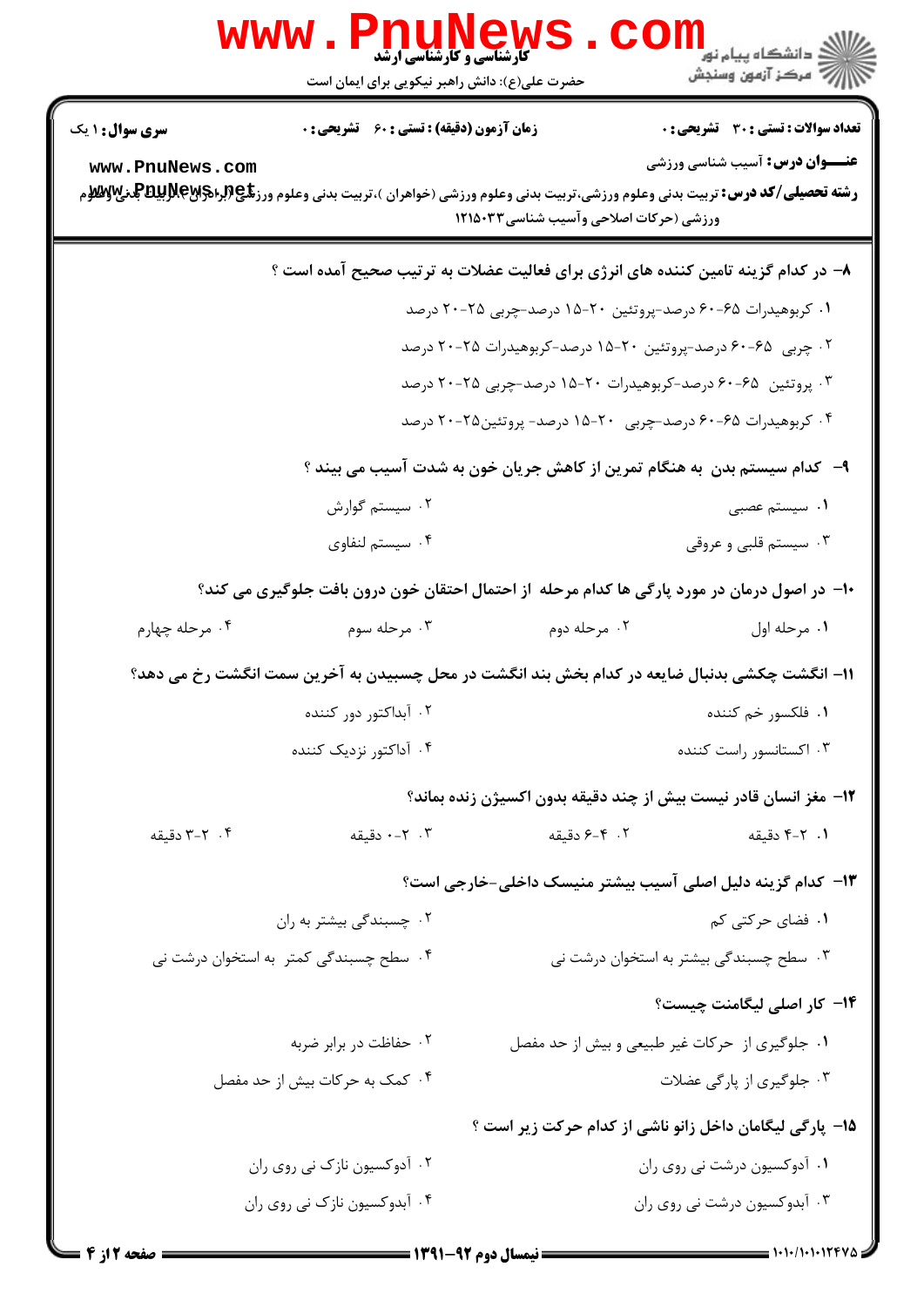|                                           |                                                                                                | حضرت علی(ع): دانش راهبر نیکویی برای ایمان است                                                                                                       | ر آمرڪز آزمون وسنڊش                                                                   |
|-------------------------------------------|------------------------------------------------------------------------------------------------|-----------------------------------------------------------------------------------------------------------------------------------------------------|---------------------------------------------------------------------------------------|
| <b>سری سوال :</b> ۱ یک<br>www.PnuNews.com | <b>زمان آزمون (دقیقه) : تستی : 60 ٪ تشریحی : 0</b>                                             | <b>رشته تحصیلی/کد درس:</b> تربیت بدنی وعلوم ورزشی،تربیت بدنی وعلوم ورزشی (خواهران )،تربیت بدنی وعلوم ورز <b>شیپرتوپراچولپلېلېلېلېلېله به مو</b> لوم | <b>تعداد سوالات : تستي : 30 ٪ تشريحي : 0</b><br><b>عنـــوان درس:</b> آسیب شناسی ورزشی |
|                                           |                                                                                                | ورزشی (حرکات اصلاحی وآسیب شناسی۱۲۱۵۰۳۳                                                                                                              |                                                                                       |
|                                           |                                                                                                | ۱۶– در ورزش های رقابتی شانس تروما کمتر است و احتمال  بیشتر است پس شما به وسایل اورژانس کمتری                                                        | نيازمنديد.                                                                            |
| ۰۴ له پیدگی                               | ۰۳ اوريوز                                                                                      | ۲. شکستگی                                                                                                                                           | ۱. درفتگی                                                                             |
|                                           |                                                                                                |                                                                                                                                                     | I <b>۷− وظیفه اصلی لیگامنت قدامی متقاطع چیست</b> ؟                                    |
|                                           | ۰۲ جلوگیری از لغزش جانبی درشت نی روی ران                                                       |                                                                                                                                                     | ٠١. جلوگیری از لغزش قدامی درشت نی روی ران                                             |
|                                           | ۰۴ جلوگیری از لغزش قدامی نازک نی روی ران                                                       |                                                                                                                                                     | ۰۳ جلوگیری از لغزش خلفی درشت نی روی ران                                               |
|                                           |                                                                                                |                                                                                                                                                     | 18- بهترین و ساده ترین روش تسکین درد کدام است؟                                        |
| ۰۴ استفاده از مسکن ها                     | ۰۳ يخ و آب گرم                                                                                 | ۰۲ يخ                                                                                                                                               | ۰۱ ژل سرمازا                                                                          |
|                                           |                                                                                                |                                                                                                                                                     | 19- نمودار زیر را کامل کنید؟                                                          |
| ۰۴ افزایش فشار در بافت                    | درد و حسایت $\rightarrow$ تورم $\rightarrow$ خونریرزی $\rightarrow$ صدمه<br>۰۳ افزایش فشار خون | ۰۲ کاهش فشار خون                                                                                                                                    | ۰۱ کاهش فشار در بافت                                                                  |
|                                           |                                                                                                | +۲- در احیای قلبی-ریوی هنگام ماساژ خارجی قلب استخوان استرنوم (جناغ) چند سانتی متر پایین رانده می شود؟                                               |                                                                                       |
| ۰۴ سانتی متر                              | ۰۳ ه-۷ سانتی متر                                                                               | ۰۲ - ۵-۵ سانتی متر                                                                                                                                  | ۰۱ - ۵-۵ سانتی متر                                                                    |
|                                           |                                                                                                |                                                                                                                                                     | <b>۲۱</b> – احساس کریپتاسیون در کدام شکستگی وجود دارد؟                                |
|                                           | ۰۲ شکستگی ترکه ای                                                                              |                                                                                                                                                     | ۰۱ شکستگی باز                                                                         |
|                                           | ۰۴ شکستگی ناشی از فشار                                                                         |                                                                                                                                                     | ۰۳ شکست <i>گی چ</i> ند تکه ای                                                         |
|                                           |                                                                                                | ۲۲- کدام گزینه سبب ثبات مفصلی در مفصل شانه و استحکام مفصل می شود؟                                                                                   |                                                                                       |
| ۰۴ شکل استخوان کتف                        | ۰۳ فشلر جو                                                                                     | ۰۲ لیگامنت ها                                                                                                                                       | ٠١. عضلات اطراف مفصل                                                                  |
|                                           |                                                                                                | ۲۳- در کدام گزینه پوشش و حمایت عضلانی از لیگامت های مفصل به خوبی انجام می شود؟                                                                      |                                                                                       |
|                                           | ۰۲ مچ دست                                                                                      |                                                                                                                                                     | ۰۱ انگشت                                                                              |
|                                           |                                                                                                |                                                                                                                                                     |                                                                                       |